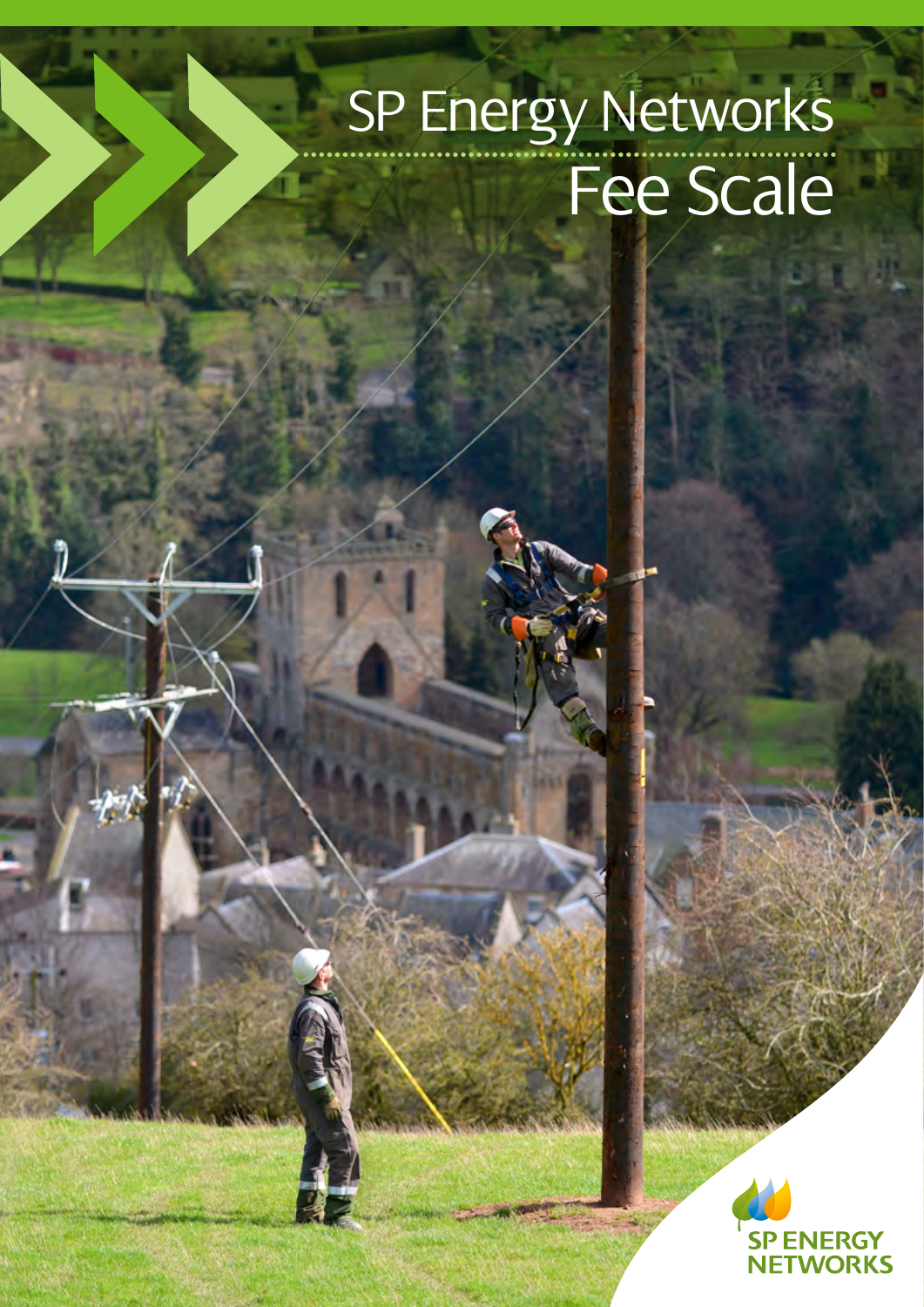### **Introduction**

SP Energy Networks (the Company), which is formed by the licensed and regulated companies known as SP Distribution Plc, SP Transmission Plc and SP Manweb Plc, manages an extensive network of overhead and underground electricity cables and substations. With ever increasing demands being placed upon our network, SP Energy Networks are planning ahead with a commitment to invest significant financial sums to upgrade and develop our network.

We recognise that in some instances this work may have an impact on land and may require us to pay compensation and to secure additional land and/or rights. This document sets out the basis for calculating the reimbursement due to a claimant for professional surveyors' fees, where the surveyor has been retained by the landowners / occupiers in connection with the facilitation of our works. Such fees incurred in line with this document will be paid directly to the landowner / occupier.

This fee scale is effective from 1st June 2016 and will be applied to all project negotiations starting after this date. The document will be reviewed 3 yearly or earlier, as required by the Company.

### Fee Scale General Principles

This Document sets out the basis by which SP Energy Networks will reimburse a landowner / occupier, whereby professional surveyors' fees are properly and reasonably incurred as a result of settling a claim for compensation, agreeing additional rights or granting voluntary consents linked to works by the Company in, on, over or under land.

In order that the Company can operate with full transparency and promote high standards of customer service and given the direct relationship between the Company and the landowners / occupiers who accommodate our assets on their land, these fees must be paid directly to the landowner / occupier.

All 3rd party professional fees incurred, shall comply with the terms as outlined in this document and where applicable, as agreed with any Company representative. All invoices for professional fees should be addressed and issued directly to the landowner / occupier as the instructing party, with evidence of this made available to the Company, to facilitate settlement of these fees, directly to the landowner / occupier.

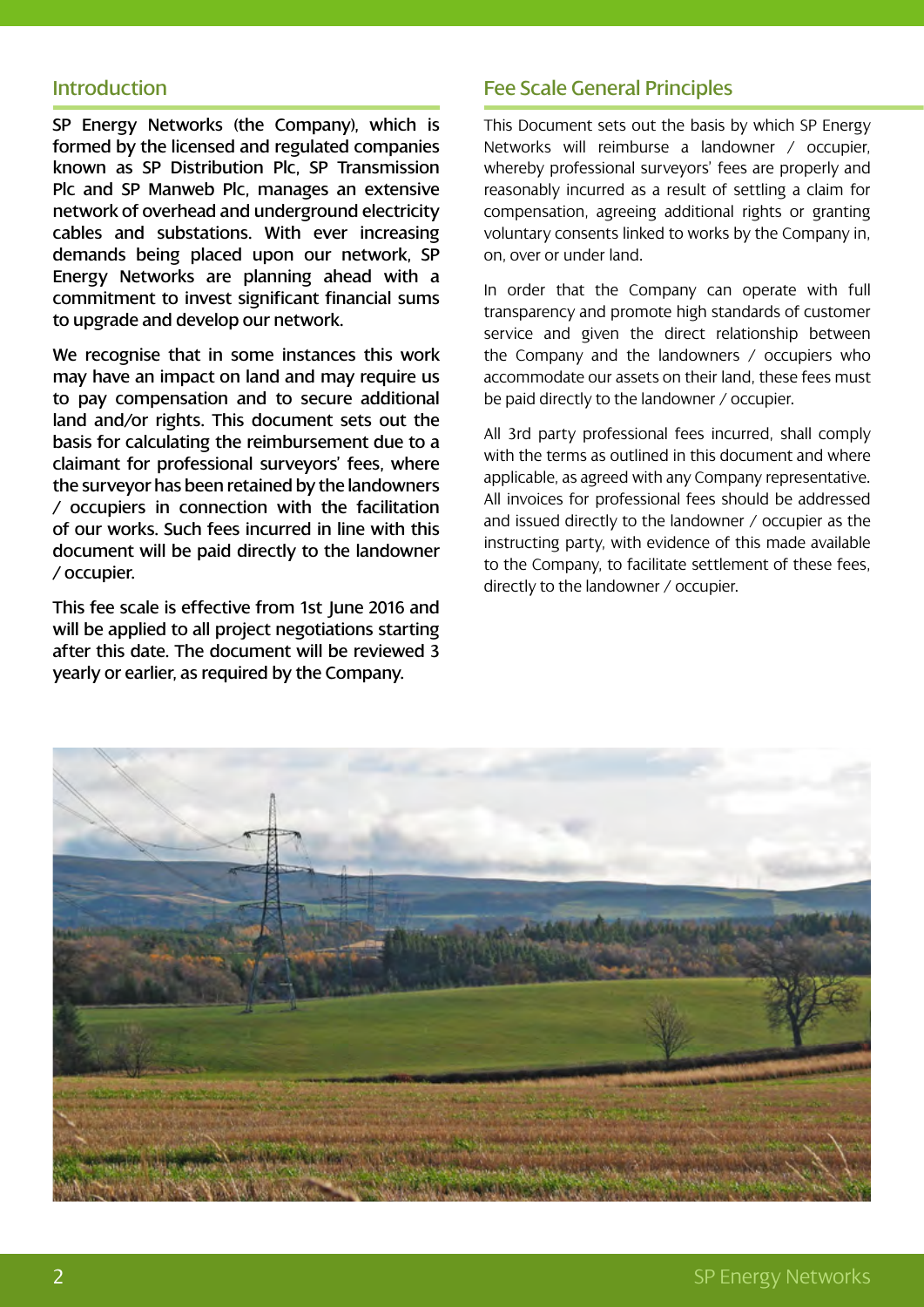The Company will reimburse a landowner or occupier for reasonable loss of their time in relation to our works on their land, payable at an agreed rate up to a maximum of £40per hour and paid on settling the overall compensation claim. All losses must be documented and be reasonably and properly incurred, including evidence on any steps taken to mitigate any loss. Where a landowner / occupier has retained the services of a professional surveyor, the Company will only meet landowner / occupier costs in certain circumstances and where these have been agreed in advance with the Land Officer for the Project, with such agreement to be in writing. For avoidance of doubt, these costs will not be used as compensation in calculating fees in relation to the Scale.

Where a landowner or occupier intends to retain the services of a professional surveyor, the Company will issue correspondence directly to the affected party outlining the terms on which the Company will reimburse them for this service. Any claimant should be aware that the Company has no authority or responsibility for any third party agreements between themselves and a professional surveyor and should be mindful to any decisions or conditions that may result in a shortfall between third party costs and reimbursed costs by the Company.

Claims for losses must be submitted in a timely manner and must be evident by means of supporting photographic or other evidence. The Company reserves the right to refuse any claim which fails to provide adequate supporting evidence or is submitted more than 12 months after the loss has occurred, excluding those claims as identified within the Company's Grantor's Charter relating to land drainage or wind blow.

In the event that the Company does not proceed with a scheme prior to construction, other than as a consequence of representations made by the claimant and the claimant has reasonably engaged a professional surveyor to act for him prior to the abandonment, then the professional surveyors' abortive fee will be reimbursed on a time charge basis. This should be no greater than the fixed fee that would have otherwise been payable.

The cost of the "works" (whether described as "restoration", "reinstatement", "accommodation" or "scheme") proposed by the Company and accepted by the claimant should not be added to the amount of the compensation for the purpose of calculating the fee. Where, however, the surveyor has negotiated additional works or other variations of the proposed works that mitigated the amount of compensation payable, the additional costs of the works (not exceeding the cost of the mitigation) should be aggregated with the compensation for the purpose of calculating the fee.

"Works" include access by the Company or its agents for surveying, construction, excavation or movement of equipment and materials in erecting, installing, constructing or laying electric lines, cables, pipes, drains, manholes, plant, equipment and ancillary apparatus together with their subsequent use, maintenance, repair, renewal, inspection and removal.

If one surveyor were to act in respect of separate interests in the same property, and those interests were owned by connected parties as part of a business arrangement (e.g. family members, trustees/ beneficiaries etc) the Company would be entitled to aggregate the compensation for the various interests for the assessment of the professional surveyors' fee, if that were equitable in the circumstances pertaining to the case.

Fees will be paid on completion of any works, settlement of a claim or once Company compliant agreements are formalised, however the Company, at its own discretion may agree to pay fees on an 'interim' basis in circumstances whereby accruing losses are significant and the Company has reached an acceptable key project milestone.

In all cases, the Company expect the professional surveyors to keep detailed records and time ledgers for all work in relation to each instruction and provide copies of these to the Company on request for assessment of fee claims accordingly.

 The surveyor should contact the Land Officer involved in the project where there is doubt regarding the application of the fee scale in order to agree the fee.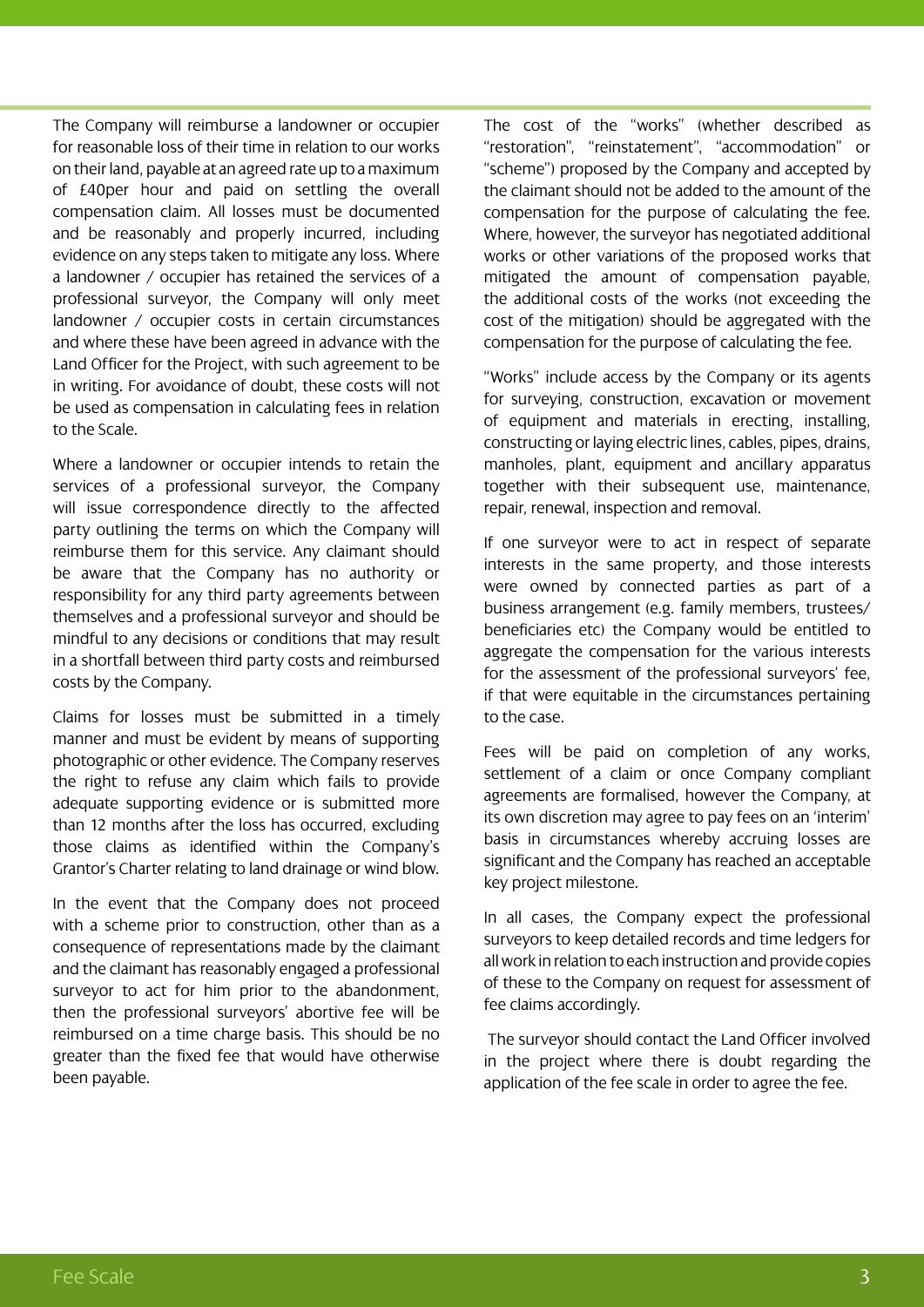### The Scale

The 'Scale' is to be applied to all works carried out by SP Energy Networks in relation to its statutory obligations including work to use, inspect, protect, repair, alter, replace, renew, maintain and obtain a new consent for existing assets and Stage 3 of New Infrastructure Work / Land Purchase & Lease.

This scale should be used in connection with facilitating and agreeing access routes as well as providing timely permission for the commencement of works on existing infrastructure. The professional surveyor should accurately advise the landowner / occupier as to the basis and reasonable amount of compensation to be sought in relation to all losses incurred as a result of works on the existing asset.

The fee also covers costs in relation to obtaining and collating information necessary to formulate a claim and negotiate a voluntary settlement on the completion of the works and where necessary, covers costs in relation to preparation of a schedule of condition.

The compensation under all heads of claim shall be aggregated and the fee assessed under the Scale.

Where a landowner / occupier reserves the right to subsequent years' claims for compensation for loss or damage, a maximum of 75% of this scale fee will be applicable, providing the professional surveyor can demonstrate and evidence time spent on any subsequent claim. Such loss must be demonstrated and must be claimed at the time when the loss occurs.

In addition to the above, The Company in all cases expects an ethically minded professional surveyor to apply a reasonable fee based on the work involved or undertaken and to ensure that they apply a proportionate fee claim. The professional surveyor should assess each case on an individual basis and where applicable, down scale a fee claim accordingly in any instance whereby the Scale fee is not reflective of the work undertaken or only limited input has been provided e.g administrative task.

In certain circumstances, where no consent exists or it has lapsed and a new consent is required for any existing apparatus, then the Company will pay a fixed administrative fee of £50 per property / landholding to the professional surveyor, in line with the registration of any new landowners leading to the necessary creation of a new wayleave for any of our existing apparatus.

Where a professional surveyor facilitates the grant of a Deed of Servitude or Easement for an existing asset and on the standard capitalisation of the prevailing annual wayleave payment, then the scale fee will be applicable at 50% using the capitalised amount as the compensation value in the table below. The Company will pay for the reasonable and properly incurred landowner / occupier legal fees in relation to the documenting of any legal agreements.

Where an amount of compensation payable has been reduced by set off for betterment, the total fee chargeable shall be calculated on the amount of compensation otherwise payable before deduction of betterment.

In any circumstances whereby professional services are required in connection with physical work on our existing network and no loss or compensation is payable, then reasonable and properly incurred fees will be accepted on a time charge basis, to cover dialogue with the Company and landowner / occupier to facilitate the works, capped at £150 per landholding. In such circumstances, itemised fees and expenses should be supplied to the Company on completion of the works for assessment in advance of any payment.

Having due regard to the scale and duration of the works, the Company may apply a capped time charge basis in certain circumstances and at their discretion, for work in relation to existing assets. Any agreement to proceed on this basis will be confirmed in writing by the Company. See the Company guidelines in relation to what and how fees will be reimbursed in this regard under section "New Infrastructure Work / Land Purchase & Lease"

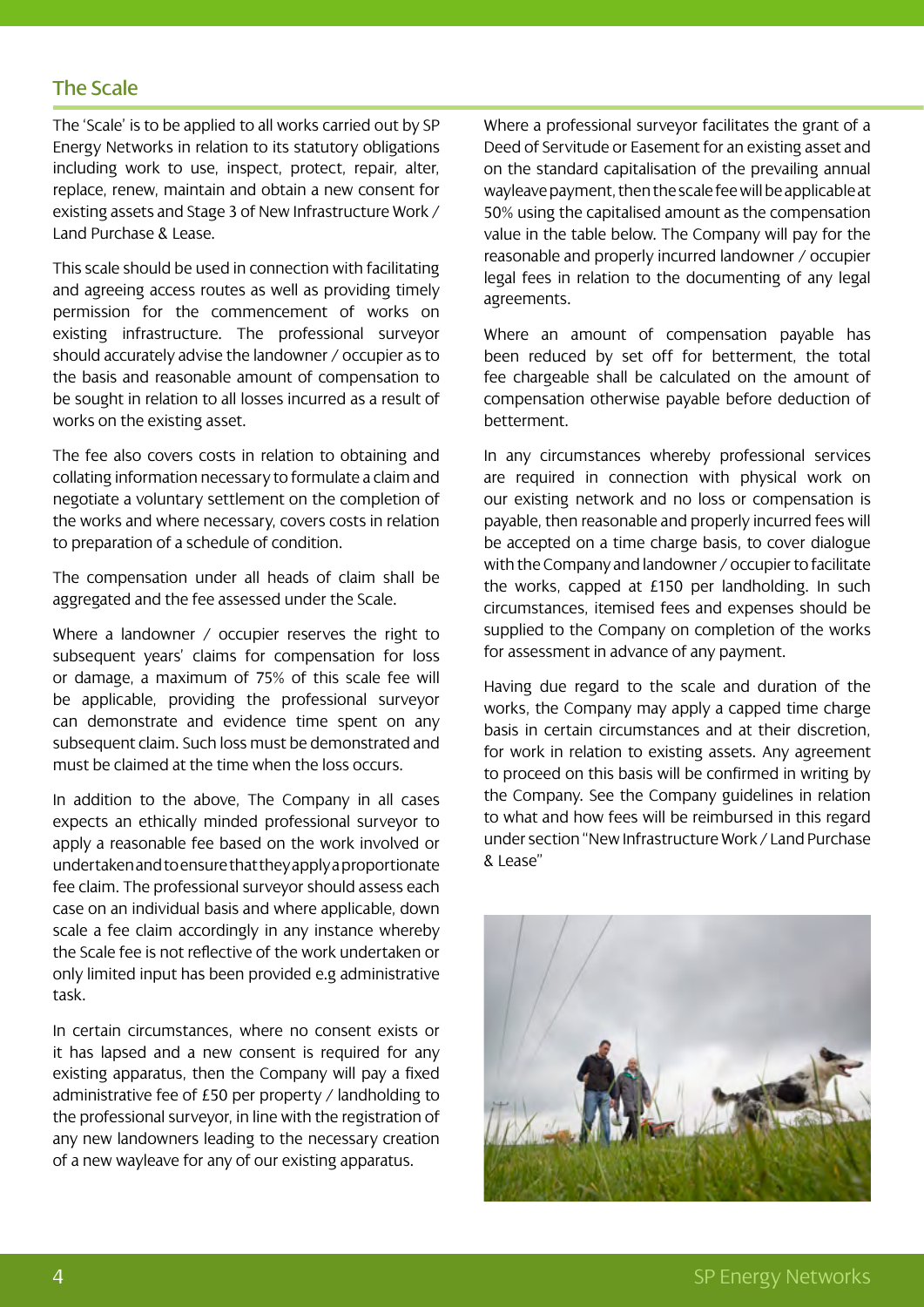| <b>Amount Of Compensation FEE</b> |      |
|-----------------------------------|------|
| $E1 - E99$                        | £245 |
| £100 - £149                       | £285 |
| £150 - £199                       | £326 |
| £200 - £249                       | £367 |
| £250 - £299                       | £408 |
| £300 - £349                       | £448 |
| £350 - £399                       | £489 |
| £400 - £449                       | £530 |
| £450 - £499                       | £571 |
| £500 - £599                       | £611 |
| £600 - £699                       | £652 |
| £700 - £799                       | £693 |
| £800 - £899                       | £734 |
| £900 - £999                       | £774 |
| £1,000 - £1,499                   | £815 |
| £1,500 - £1,999                   | £836 |
| £2,000 - £2,499                   | £856 |
| £2,500 - £2,999                   | £877 |
| £3,000 - £3,499                   | £897 |
| £3,500 - £3,999                   | £918 |
| £4,000 - £4,499                   | £937 |
| £4,500 - £5,000                   | £958 |
| <b>REMAINDER</b>                  | 2.1% |

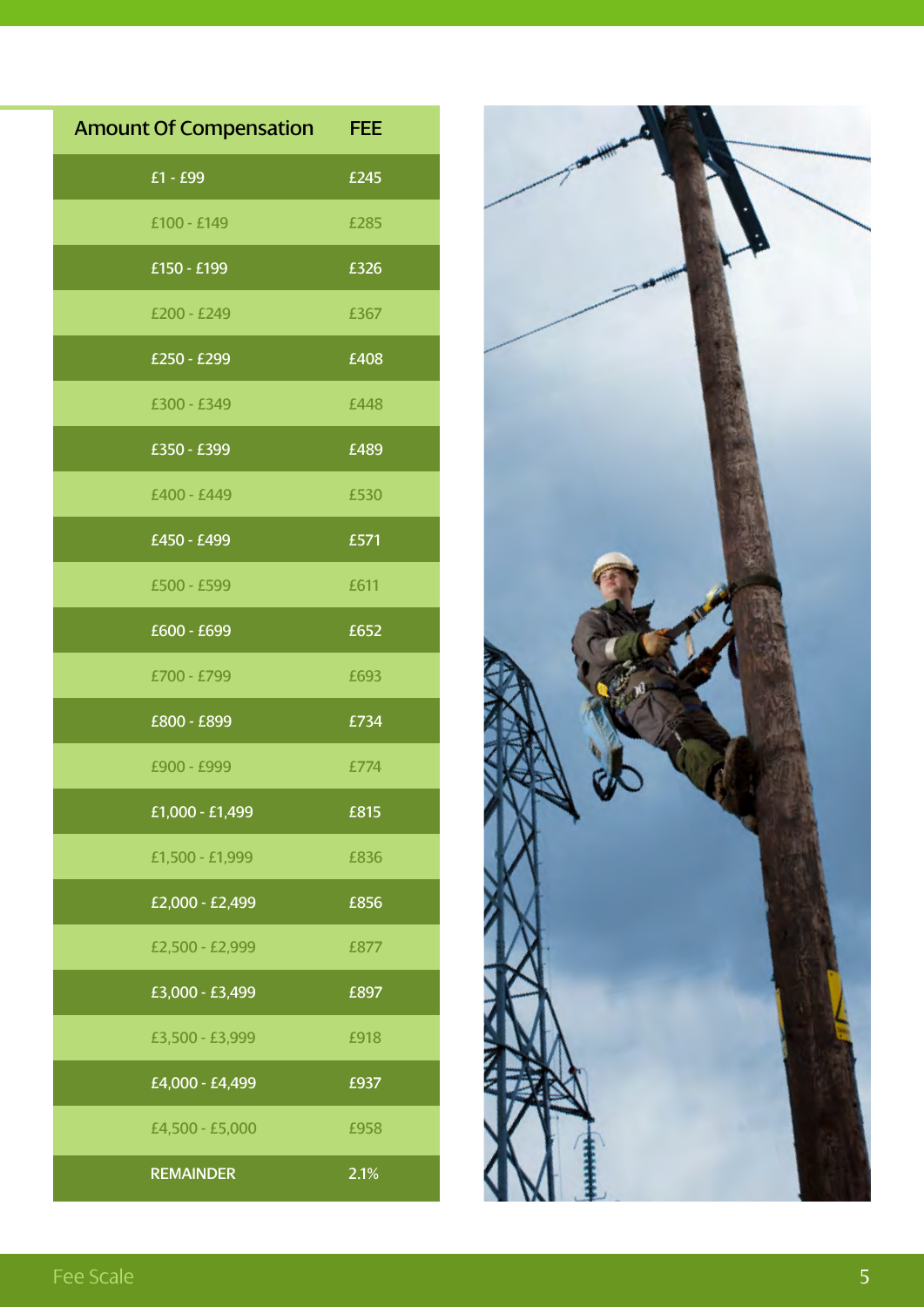## New Infrastructure Work / Land Purchase & Lease

In circumstances whereby the Company is seeking to install new assets on land, the Company will reimburse reasonably and properly incurred professional surveyor fees in 2 stages (as appropriate), on a combination of time charge and scale basis.

It should be understood that the Company will only pay on a time charge basis, which they believe to be reasonable and proportionate, relative to the complexity of the task. The fee should therefore reflect the complexity of any task and be undertaken by a professional surveyor with experience commensurate to the instruction at hand. This is expanded within the RICS Guidance Note Scotland; The calculation of surveyors' fees in relation to the exercise of statutory powers in connection with land and property, effective since 1st May 2014.

Under these circumstances, fee caps will apply per landholding, based on a rate of;

- Up to but not exceeding £95 per hour for work in relation to any new overhead line or underground cable assets; or
- Up to but not exceeding £150 per hour for work in relation to any land purchase or land lease arrangements in connection with new assets.

#### Stage 1 Determining Consent Requirements

- A In circumstances whereby a consent for a new asset is agreed to be documented by means of a Company compliant Deed of Servitude / Easement or land purchase / lease: The process outlined under stages 2 and 3 will be followed.
- **B** In circumstances whereby a consent for a new asset is agreed to be documented by means of a Company compliant wayleave only, then the Company will pay a fixed fee to the professional surveyor, capped at £150, excluding any reasonably and properly incurred expenses. Stage 3 will then be applied to cover fees in relation to any post consent works.

#### Stage 2 Pre-Consent (Under Part A Conditions Only)

Fee caps will be presented at the outset by the appropriate Company representative and will be assessed on an individual basis, reflecting the anticipated level of input required by the professional surveyor, to cover all work in connection with the professional surveyor facilitating a voluntary consent/s in relation to the securing of rights for any new infrastructure.

Whilst the following may not be a fully comprehensive list, the fee cap will include;

Receiving instructions, settling the proposals of the Company including a voluntary agreement for the route / location of the apparatus in a timely manner, the return of an acceptable signed voluntary wayleave and an agreement of Heads of Terms to allow instruction to respective legal teams to formulate a Company compliant Deed of Servitude / Easement / land purchase / land lease (where compulsory powers are not being exercised).

In certain exceptional circumstances and / or where the Company expect more complex or specialist input, the Company may agree to negotiate the fee cap, however the onus is on the professional surveyor to suitably demonstrate and justify any increase to the full satisfaction of the Company, in writing and prior to the commencement of any work being undertaken by the professional surveyor.

In all circumstances whereby a professional surveyor is unwilling to accept the Company's fee cap provision and no mutual agreement is reached between the parties in a timely manner, then the Company will clarify in writing to the landowner / occupier the details of any such disagreement, to ascertain whether they are willing to personally accept any financial difference, which exists between the parties.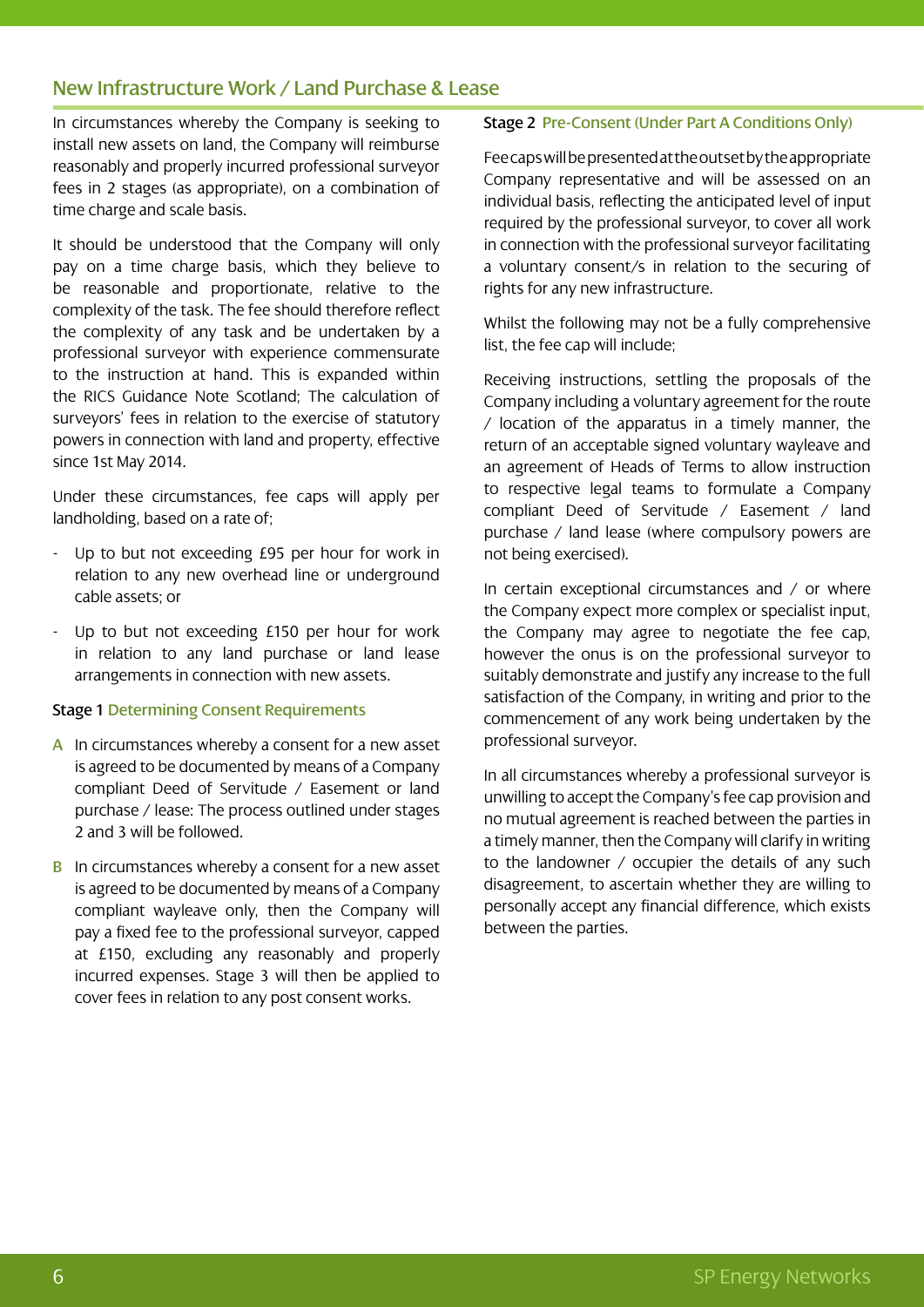In the event that these fee caps are reached before the end of stage 2, then the onus is on the professional surveyor to demonstrate this via the provision of itemised fees and expenses, for detailed review by the appropriate Company representative. After such analysis, the Company will advise whether a cap uplift should be introduced, based on the assessment of any exceptional circumstances, which may have caused the cap to be reached early and against any remaining work required to secure the voluntary consent.

In certain exceptional circumstances and / or where the Company expect more complex or specialist input, the Company may agree to negotiate the fee cap, however the onus is on the professional surveyor to suitably demonstrate and justify any increase to the full satisfaction of the Company, in writing and prior to the commencement of any work being undertaken by the professional surveyor.

#### Stage 3 Post Consent

Professional surveyors fees incurred post consent will be paid in line with the 'Scale', as outlined earlier in the document, on completion of any works or settlement of a claim.

Whilst the following may not be a fully comprehensive list and in addition to the provisions as outlined under the 'Scale', the fee cap will include;

The preparation of a 'Schedule of Condition', agreement on the requirements of working and any restoration and accommodation works, all inspections or meetings during the course of the works and on the completion of the works that might reasonably be expected to be necessary, including the provision of timely permission for the commencement of the works and the obtaining and collating of information necessary to formulate any final claim.

Having due regard to the scale and duration of the works, the Company may apply a capped time charge basis in certain circumstances and at their discretion, for work in relation to stage 3. Any agreement to proceed on this basis will be confirmed in writing by the Company and the stage 2 process will be followed.